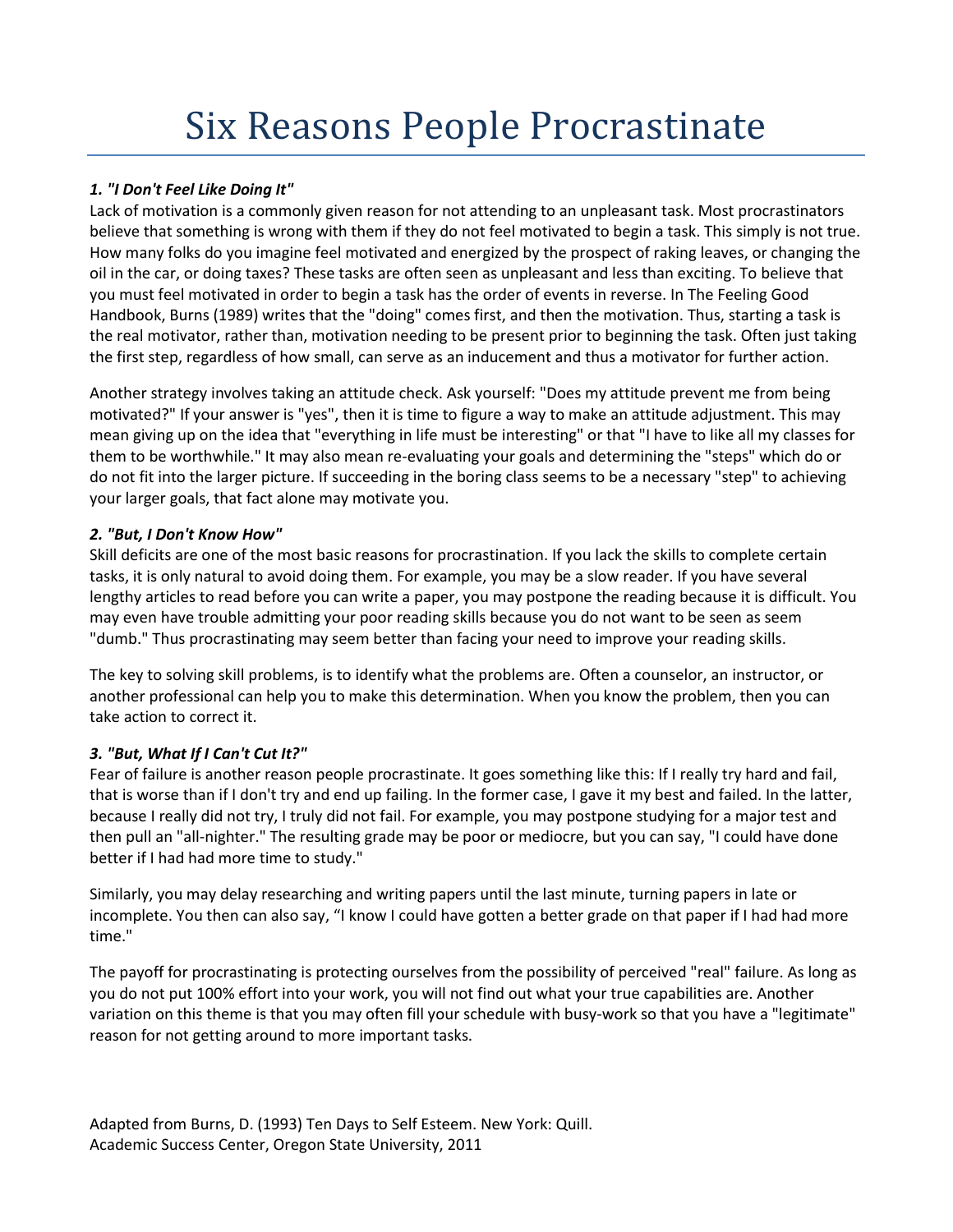Perfectionism often underlies the fear of failure. Family expectations and standards set by parents may be so high that no one could actually live up to them. Thus, procrastination steps in to derail parental expectations and standards and prevent you from "really" failing.

Consider that the problem is actually the unrealistic standards that have been set, not your failure to meet them. The problem, and thus the "failure," may be that you begin to believe that you are not a worthy human being. You may procrastinate to such an extent from fear of failure, that you are actually paralyzed. Thus, you do not complete the task and achieve a more realistic level of success.

#### *4. "How Can I Top This?"*

"Fear of success" can be the other side of "fear of failure." Here you procrastinate because you are fearful of the consequences of your achievements. Maybe you fear that if you do well, then next time, even more will be expected of you. Or, perhaps, succeeding may place you in the spotlight when you prefer the background.

Procrastination of this kind may indicate an internal identity conflict. If your self- worth is tied to your level of achievement, then you may constantly question yourself about how much you must do to be "good enough." Each success only sets you up for the next bigger challenge. If your self-worth is tied to family acceptance, then how much more does it take for them to be satisfied? Each success only opens the door to greater expectations. Often this leads to a feeling of losing your identity and perhaps no longer being able to claim your successes as your own. Inaction or procrastination may be how you cope with the pressures you feel to constantly try to be "good enough."

# *5. "This Stuff Is Just Plain Boring"*

Lack of interest seems to play a role in procrastination. All students from time to time lack interest in a course, however, not all of these students delay in studying or completing assignments.

If your natural interests are not stimulated by the course content, one solution to procrastinating may be to "just do it" (i.e., simply continue to attend class and do the assigned work on time). This will give you more "guilt-free" time to do those things that are more interesting to you. Of course, it won't necessarily make the class or assignment interesting, but at least you will not cloud the "good times" with worry.

# *6. "You Can't Make Me"*

Rebellion and resistance constitute the final set of issues which can underlie procrastinating behavior. Delaying tactics can be a form of rebellion against imposed schedules, standards, and expectations. The expectations are often those of a power struggle, usually not on a conscious level. As an example, your father has an accounting business and has always planned on having you become his partner after college. You are enrolled in the College of Business and like accounting, but since you started college you have been wanting to explore some other careers unrelated to business. Your father says, "No, you'll stick to accounting and like it." As a result, you don't turn in work on time, "forget" to do assignments, and earn low grades, sometimes flunking a course.

Rebellion against external evaluation is another facet of this sort of procrastination. For example, if a teacher has offended or angered you in some way, you may retaliate by turning something in late or procrastinating indefinitely. Sometimes these same tactics are used on classmates in a group project setting or with parents. The thing to remember is that you ultimately lose (i.e., getting the bad grade, loss of self-respect, etc.).

Rebellion and resistance are re-actions not actions, thus, the control of your behavior rests with whatever or whomever you are rebelling or resisting. If you are rebelling against your parents, then they have a great deal of power in your life--probably more than you really want. Decide what you want for your life--don't just react to someone else's decisions for your life.

Adapted from Burns, D. (1993) Ten Days to Self Esteem. New York: Quill. Academic Success Center, Oregon State University, 2011